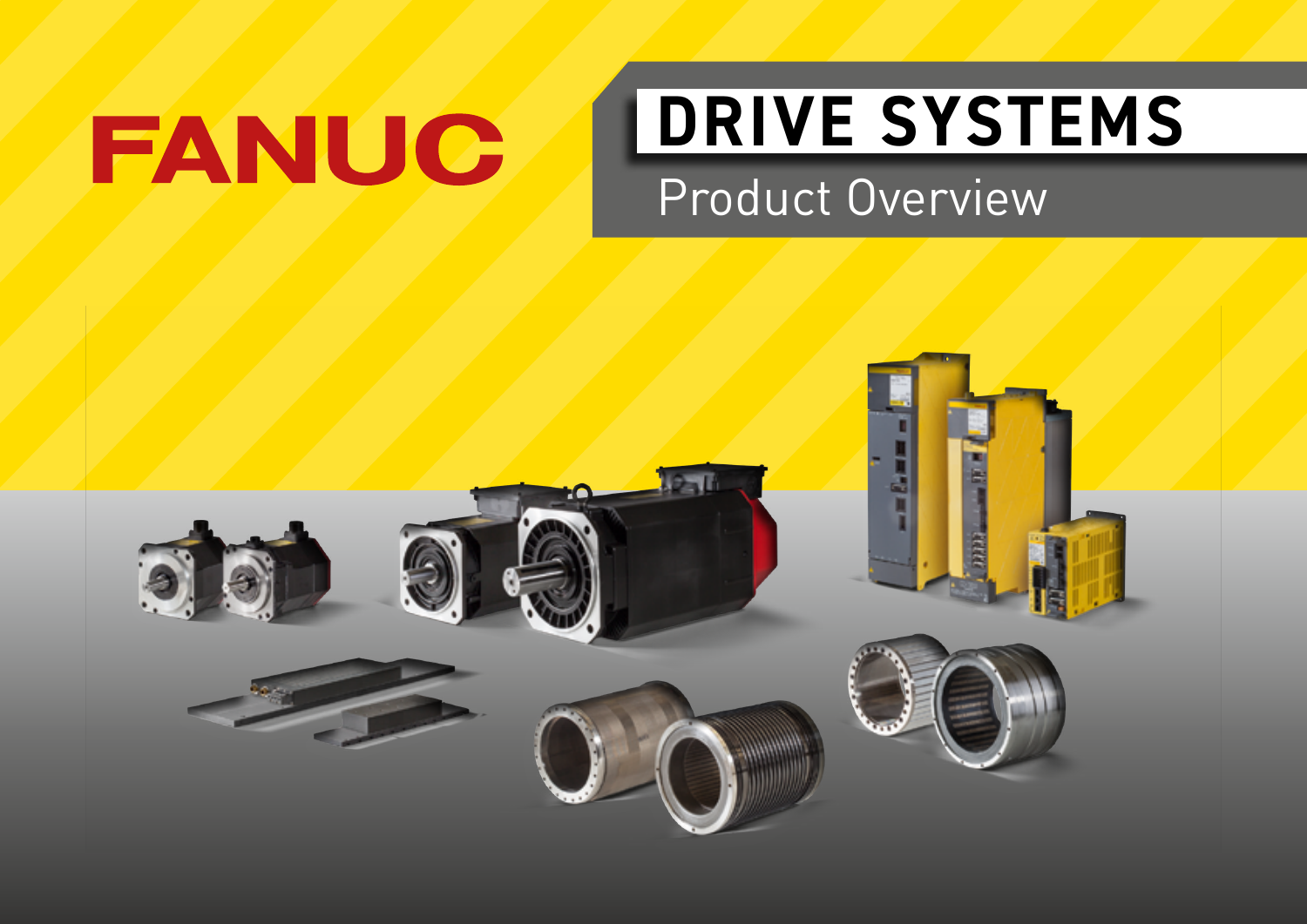# **100%FANUC**

## **No. 1 in the world**

FANUC is the leading global manufacturer of factory automation, with more than 60 years experience in the development of computer numerical control equipment. It has 4 million CNC controls and 20,000 laser systems installed worldwide, and satisfied customers in every corner of the globe.

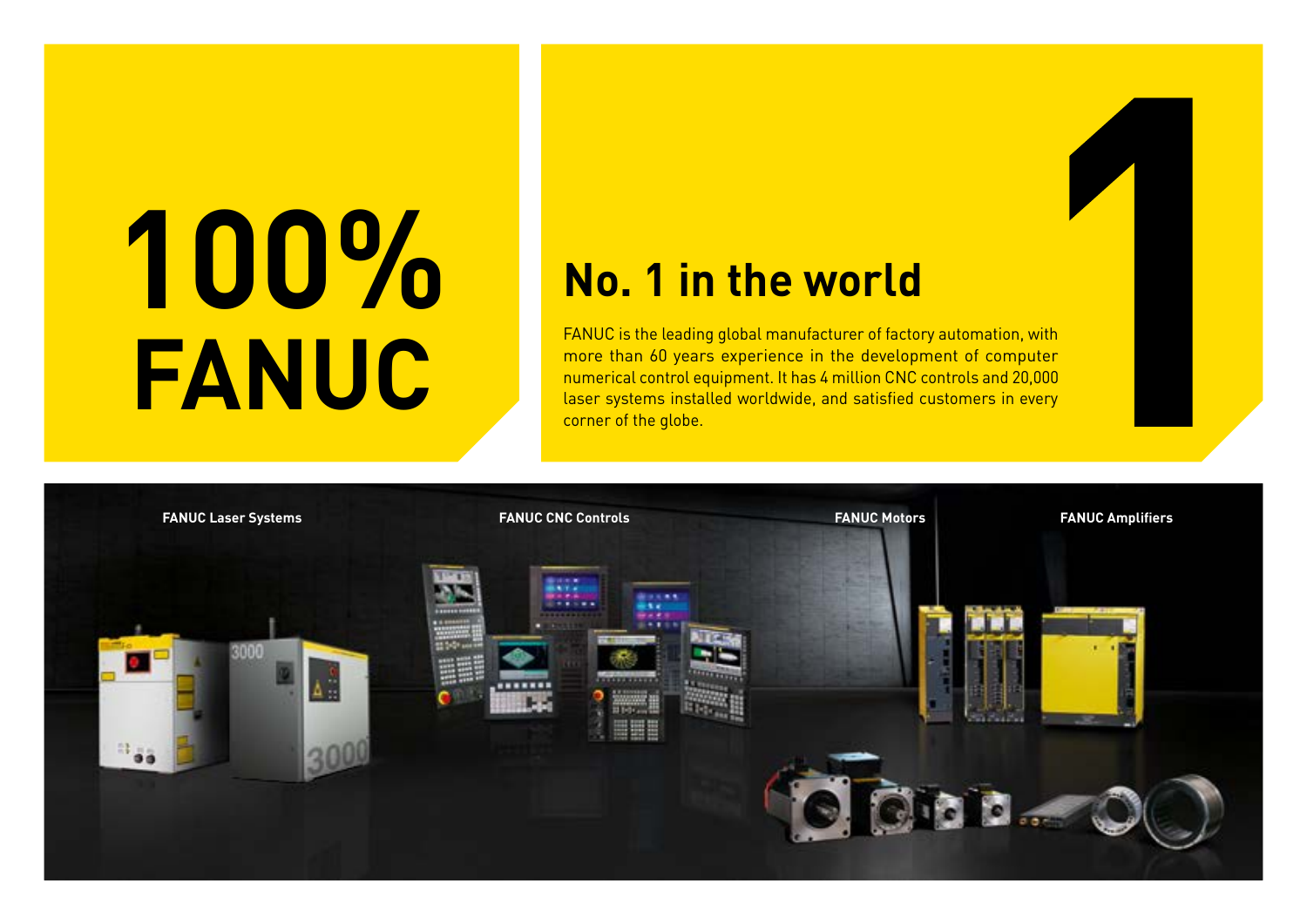# **Widest range – highest reliability**

FANUC offers the widest range of drive systems on the market: servo and spindle motors of all sizes in optimized packages with perfectly matched amplifiers. That's our strength. You'll always find the best system delivering perfect results for your requirements – with outstanding performance and work piece surface quality.

All FANUC motors and amplifiers are developed and manufactured in-house at FANUC Japan. This results in superior functional reliability, ease of availability, simple installation and maintenance, and optimized energy efficiency.

**That's how we increase your productivity.**

#### **Your benefits:**

- Perfectly matched packages for highest productivity
- Plug and play technology for easy installation
- Highest reliability through 100% FANUC quality
- Outstanding performance
- Easy maintenance
- Optimized energy efficiency

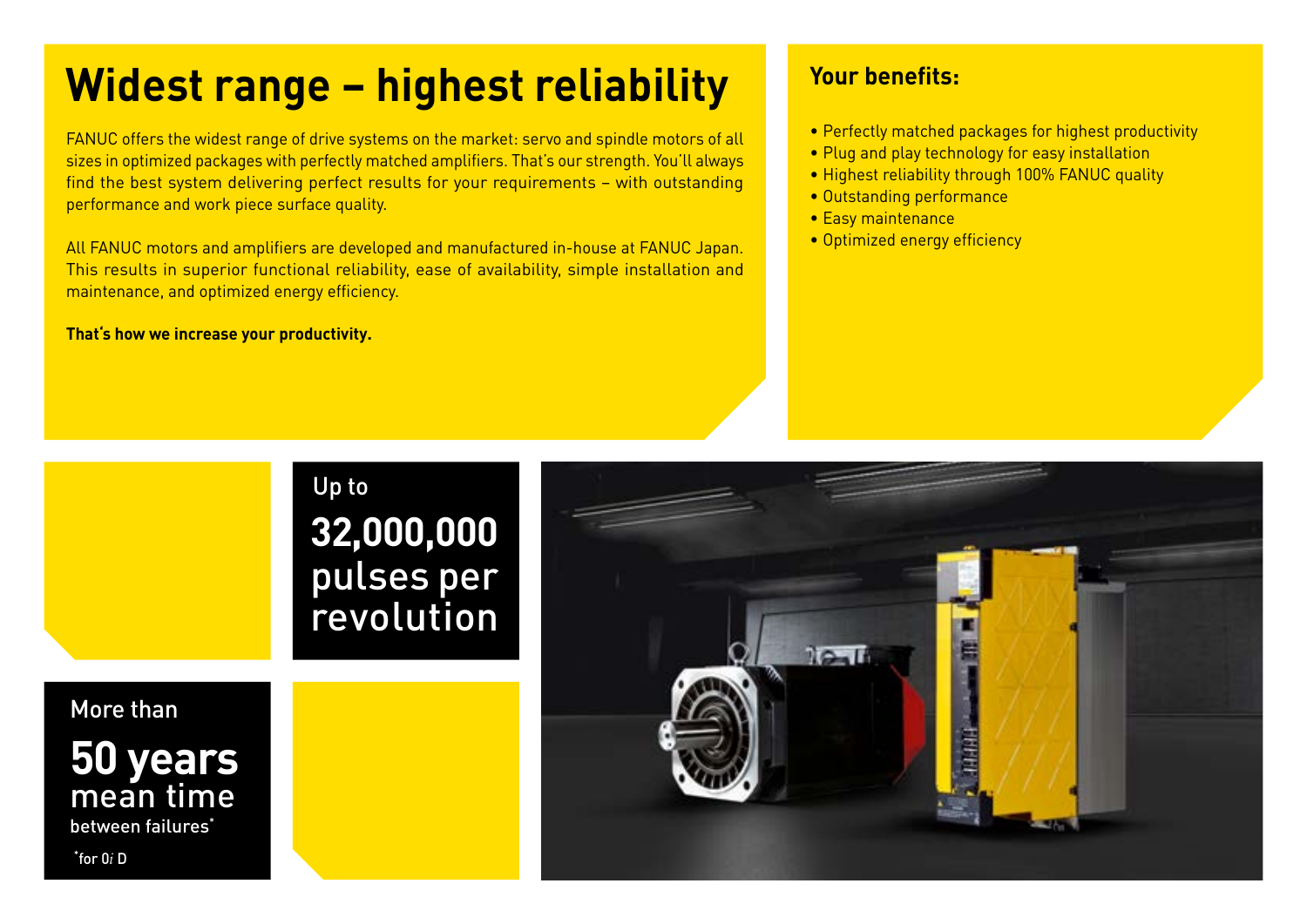#### **Servo motors**





Economical servo motors with a good cost/performance ratio for feed axes of entry level machines, positioning axis, live tools and peripheral units.

- Medium inertia quick acceleration
- Two versions available: F ferrite magnet, S strong motor (neodymium magnets)
- Rated torque output 0.2-40 Nm
- Smooth rotation
- Maximum speed up to 6000 rpm
- High resolution *βi* Series encoder (1,000,000/rev)
- Protection class IP65 optional IP67

Servo motors with excellent acceleration – for use in high speed and high precision machining for large industrial machines (e.g. press-machines).

- High feed smoothness
- Two versions available: F ferrite magnet, S strong motor (neodymium magnets)
- Wide torque output range 1-3000 Nm
- Maximum speed up to 8000 rpm
- High resolution *αi* Series encoder (32,000,000/rev)
- Protection class IP65 optional IP67

|                          |     |      |     |      | $\beta$ <i>i</i> series |                |   |   |     |    |    |    |     |           |
|--------------------------|-----|------|-----|------|-------------------------|----------------|---|---|-----|----|----|----|-----|-----------|
| <b>Torque [Nm]</b>       | 0.2 | 0.3  | 0.4 | 0.5  |                         | $\overline{2}$ | 4 | 4 | 8   | 12 | 12 | 22 | 30  | 40        |
| Flange [mm]              |     | 40   |     | 60   |                         | 90             |   |   | 130 |    |    |    | 174 |           |
| <b>Brake option [Nm]</b> |     | 0.32 |     | 0.65 | 1.2                     | 3              |   | 8 |     | 12 |    | 35 |     |           |
| $\beta$ is 200V          | ٠   | ٠    | ٠   | ٠    | ٠                       | ٠              | ٠ |   | ٠   | ٠  |    | ٠  | ٠   | $\bullet$ |
| $\beta$ iSc 200V         |     |      |     |      |                         | ٠              | ٠ |   | ٠   | ٠  |    | ٠  |     |           |
| $\beta i$ F200V          |     |      |     |      |                         |                |   | ٠ | ٠   |    | ٠  | ٠  | ٠   |           |
| $\beta i$ S (HV) 400V    |     |      |     | ٠    | ٠                       | ٠              | ٠ |   | ٠   | ٠  |    | ٠  | ٠   | ٠         |
| $\beta$ iSc (HV) 400V    |     |      |     |      |                         | ٠              | ٠ |   | ٠   | ٠  |    |    |     |           |

|                         |      |           | $\beta i$ series          |           |           |           |           |           |    |           |              |   |                          |           |           |           |           |           |           | $\alpha i$ series |    |    |           |    |    |           |           |                          |           |                                             |           |
|-------------------------|------|-----------|---------------------------|-----------|-----------|-----------|-----------|-----------|----|-----------|--------------|---|--------------------------|-----------|-----------|-----------|-----------|-----------|-----------|-------------------|----|----|-----------|----|----|-----------|-----------|--------------------------|-----------|---------------------------------------------|-----------|
| $0.2$   0.3   0.4   0.5 |      |           |                           | $\gamma$  |           | 4         | 8         | 12        | 12 | 22        | $30 \mid 40$ |   | Torque [Nm]              |           | $\bigcap$ |           |           | 8         | 12        | 12                | 22 | 30 | 40        | 50 | 60 |           |           |                          |           | 150   300   500   1000   1500   2000   3000 |           |
| 40                      |      | 60        |                           |           | 90        |           | 130       |           |    | 174       |              |   | Flange [mm]              |           | 90        |           |           | 130       |           |                   |    |    | 174       |    |    | 265       |           | 380                      |           | 500                                         |           |
| 0.32                    | 0.65 |           | 1 <sub>0</sub><br>$\cdot$ | A.        |           |           | 8         | 12        |    | 35        |              |   | <b>Brake option [Nm]</b> |           |           |           | 8         |           | 12        |                   | 35 |    |           | 70 |    |           |           | $\overline{\phantom{a}}$ |           |                                             |           |
| $\bullet$<br>$\bullet$  |      | $\bullet$ | $\bullet$                 | $\bullet$ | $\bullet$ |           |           |           |    | $\bullet$ | $\bullet$    | ٠ | $\alpha i$ S 200V        |           | $\bullet$ | $\bullet$ |           |           |           |                   |    |    |           |    |    | $\bullet$ | $\bullet$ |                          |           |                                             |           |
|                         |      |           |                           | $\bullet$ | $\bullet$ |           |           |           |    | $\bullet$ |              |   | $\alpha i$ F 200V        | $\bullet$ | $\bullet$ |           | $\bullet$ | $\bullet$ |           |                   |    |    | $\bullet$ |    |    |           |           |                          |           |                                             |           |
|                         |      |           |                           |           |           | $\bullet$ | $\bullet$ |           |    |           | $\bullet$    |   | $\alpha$ is (HV) 400V    |           | $\bullet$ | $\bullet$ |           | $\bullet$ | $\bullet$ |                   |    |    |           |    | ٠  | ٠         | $\bullet$ | $\bullet$                | $\bullet$ |                                             | $\bullet$ |
|                         |      | $\bullet$ | $\bullet$                 | $\bullet$ | $\bullet$ |           |           |           |    |           |              |   | $\alpha$ iF (HV) 400V    |           |           |           | $\bullet$ |           |           |                   |    |    |           |    |    |           |           |                          |           |                                             |           |
|                         |      |           |                           | $\bullet$ | $\bullet$ |           | $\bullet$ | $\bullet$ |    |           |              |   |                          |           |           |           |           |           |           |                   |    |    |           |    |    |           |           |                          |           |                                             |           |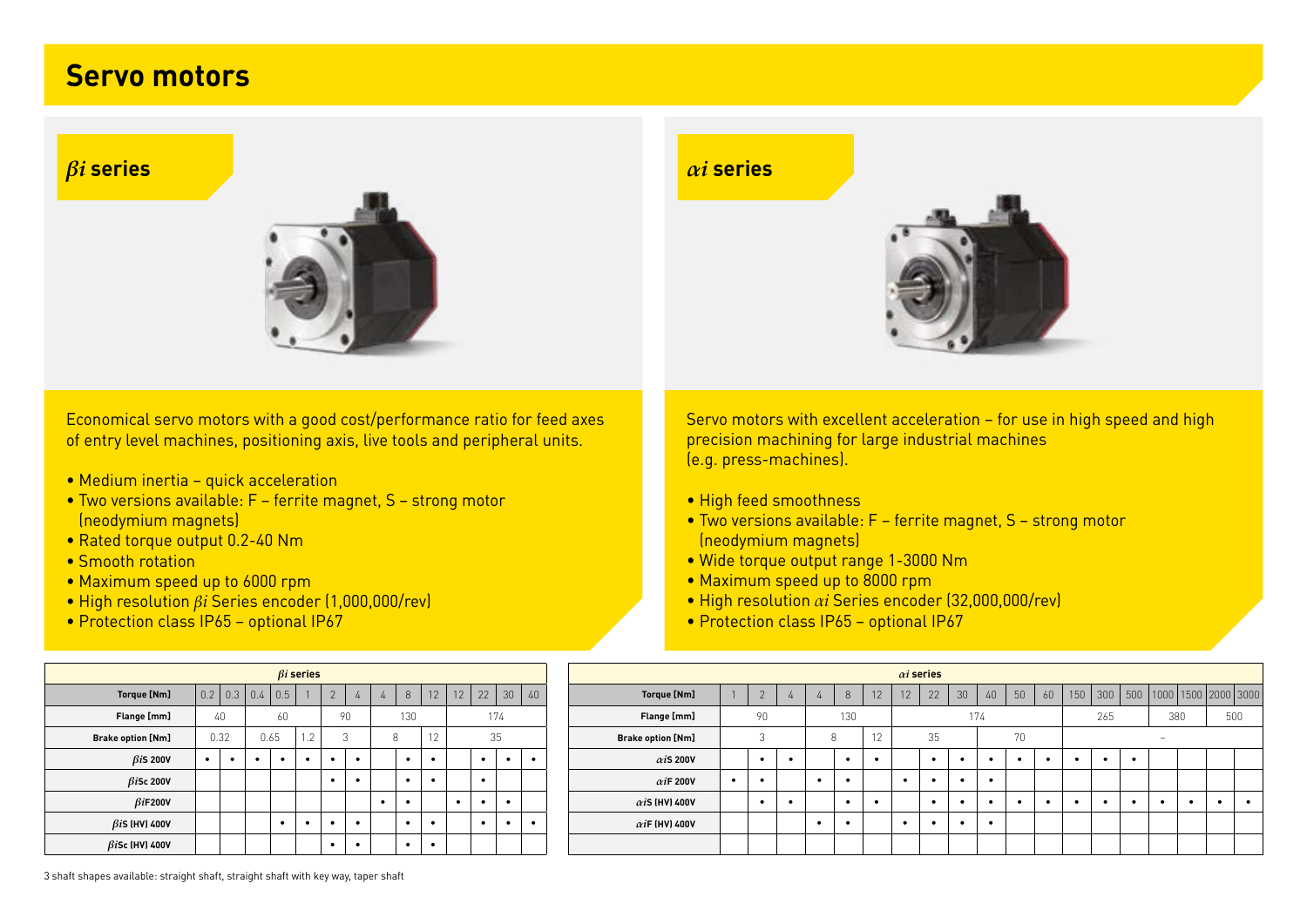#### **Linear motors**



Direct linear force transmission with simple mechanical structure.

- High speed (4m/s) and high acceleration (30G) through high rigidity
- Long stroke and high force with multi head configuration
- Large continuous force (WC) 120–7750N with water cooling
- Max. force 300–21000N
- High precision applying linear scales with high resolution
- Maintenance free mechanism

|                                   | LiS300<br>$S1-B$ | Li5600<br>$S1-B$ | $Li$ 5600<br>$S2-B$ | $Li$ 5900<br>$S1-B$ | LiS1200<br>$S2-B$ | LiS1800<br>$S2-B$ | $Li$ 53000<br>M <sub>2</sub><br>$(HV) - B$ | LiS4500<br>M <sub>2</sub><br>$(HV) - B$ | $Li$ S4500<br>M <sub>3</sub><br>$(HV)-B$ | Li56000<br>M <sub>2</sub><br>$(HV) - B$ | Li57000<br>M <sub>3</sub><br>$(HV)-B$ | $Li$ S7500<br>M <sub>2</sub><br>$(HV) - B$ | $Li$ S9000<br>M <sub>2</sub><br>$(HV) - B$ | LiS9000<br>M <sub>3</sub><br>$(HV)-B$ | LiS11000<br>M <sub>2</sub><br>$(HV)-B$ | LiS11000<br>M <sub>3</sub><br>$(HV)-B$ | LiS14000<br>M <sub>3</sub><br>$(HV) - B$ | Li516000<br>M <sub>3</sub><br>$(HV)-B$ | LiS21000<br>$L4-B$ |
|-----------------------------------|------------------|------------------|---------------------|---------------------|-------------------|-------------------|--------------------------------------------|-----------------------------------------|------------------------------------------|-----------------------------------------|---------------------------------------|--------------------------------------------|--------------------------------------------|---------------------------------------|----------------------------------------|----------------------------------------|------------------------------------------|----------------------------------------|--------------------|
| Maximum force [N]                 | 300              |                  | 600                 | 900                 | 1200              | 1800              | 3000                                       |                                         | 4500                                     | 6000                                    | 6750                                  | 7500                                       |                                            | 9000                                  | 10500                                  | 11250                                  | 13500                                    | 15750                                  | 21000              |
| Slider length [mm]                | 80               | 140              | 80                  | 200                 | 140               | 200               | 295                                        | 415                                     | 305                                      | 535                                     | 425                                   | 655                                        | 775                                        | 545                                   | 895                                    | 665                                    | 545                                      | 895                                    | 665                |
| Slider width [mm]                 | 60               | 60               | 100                 | 60                  | 100               | 100               | 150                                        | 150                                     | 200                                      | 150                                     | 200                                   | 150                                        | 150                                        | 200                                   | 150                                    | 200                                    | 200                                      | 200                                    | 340                |
| L <sub>i</sub> S 200V             |                  |                  | $\bullet$           |                     | -                 |                   |                                            |                                         |                                          |                                         |                                       |                                            |                                            |                                       |                                        |                                        |                                          | $\bullet$                              |                    |
| L <sub>i</sub> S <sub>400</sub> V |                  |                  | $\bullet$           |                     | $\bullet$         |                   |                                            |                                         |                                          |                                         |                                       |                                            |                                            |                                       |                                        |                                        |                                          | ٠                                      |                    |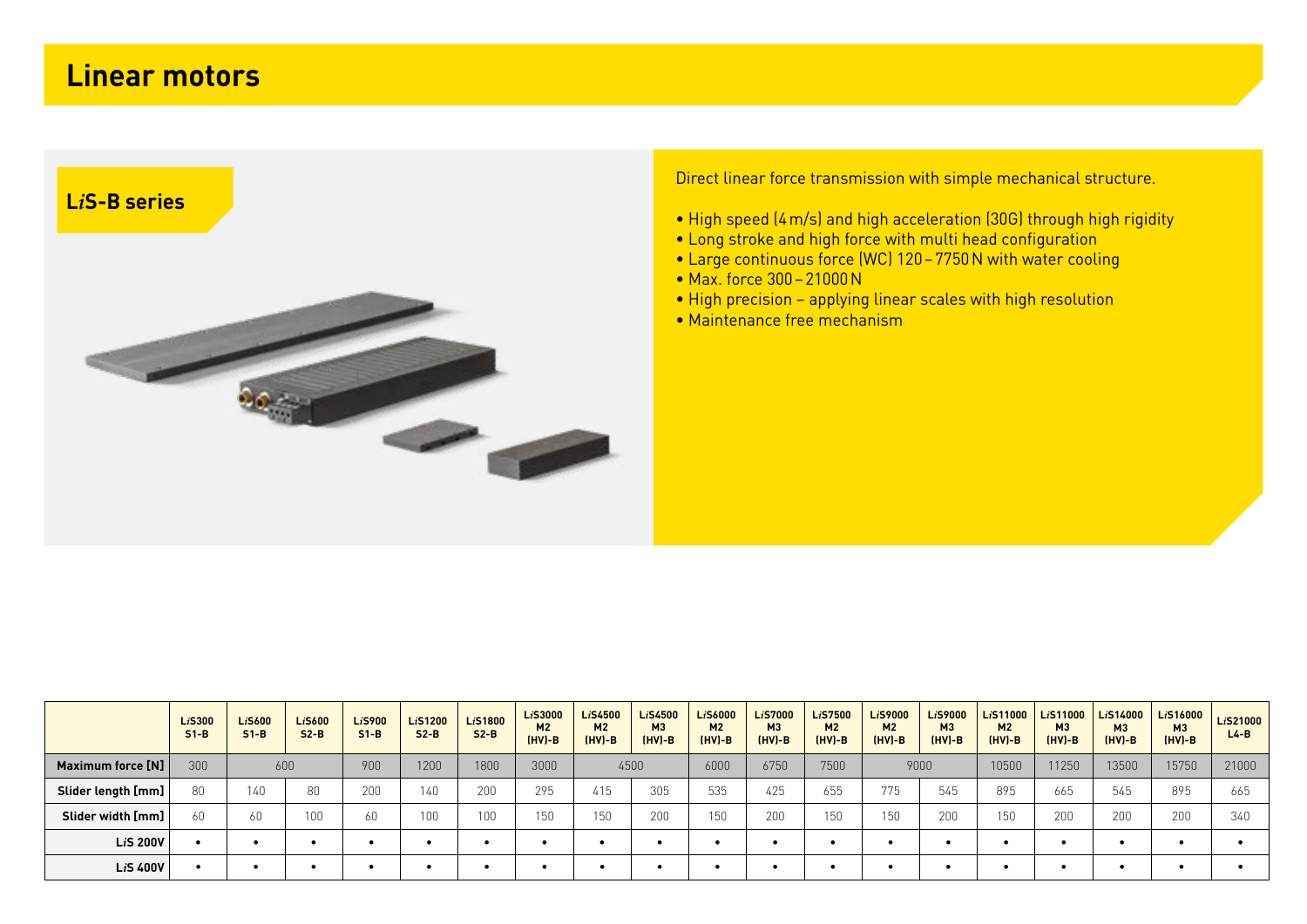#### **DD motors**

#### **D***i***S seriesbuilt-in servo motors**



The ideal solution for tables, turrets and the high precision rotary axis of 5-axes machines.

- Strong neodymium magnets for high torque
- Maximum torque 35-10000 Nm, continuous torque 15-4500 Nm
- High speed models up to 2000 rpm
- Low ripple optimum magnetic circuit design
- Maintenance free direct drive

| <b>STANDARD MODELS</b> | D <sub>i</sub> S15/1000-B |      |     | $D_iS60/400-B$   | $D_i$ S80/400<br>$(HV)-B$ | $DiS120/600-230$<br>$(HV)-B$ | D <sub>i</sub> S180/800-B | D <sub>i</sub> S300/300 | $(HV)-B$ |           | $D_i$ S600/600-B | $D_i$ S1000/150-<br>385HV-B | $D_iS1500/300-$<br>385HV-B |          | D <sub>i</sub> S2000/150 | D <sub>i</sub> S5000/50 |
|------------------------|---------------------------|------|-----|------------------|---------------------------|------------------------------|---------------------------|-------------------------|----------|-----------|------------------|-----------------------------|----------------------------|----------|--------------------------|-------------------------|
| Maximum torque [Nm]    |                           | 35   |     | 130 <sup>1</sup> | 200                       | 275                          | 400                       |                         | 600      |           | 1200             | 1800                        | 2500                       | 4000     |                          | 10000                   |
| Continuous Torque [Nm] |                           | 15   | 65  | 60               | 80                        | 120                          | 180                       | 270                     | 280      | 550       | 620              | 920                         | 1340                       |          | 2200                     | 4500                    |
| Diameter [mm]          |                           | 140  |     | 180              | 230                       | 230                          | 230                       |                         | 310      |           | 310              | 385                         | 385                        | 565      |                          | 795                     |
| Height $[mm]$          |                           | 80   |     | 100              | 80                        | 100                          | 120                       |                         | 100      |           | 150              | 160                         | 210                        |          | 160                      | 180                     |
| Speed [min-1]          | 600                       | 1000 | 200 | 400              | 400                       | 600                          | 400<br>800                |                         | 300      | 300       | 600              | 150                         | 300                        | 75<br>70 | 150                      | 50                      |
| Dis 200V               |                           |      |     |                  |                           |                              |                           | - 1                     |          | $\bullet$ |                  |                             |                            |          |                          |                         |
| $Dis$ 400V             |                           |      |     |                  |                           |                              |                           |                         |          |           |                  |                             |                            |          |                          |                         |

| <b>HIGH SPEED MODELS</b> |      | $D_iS60/2000-B$ |           | $D_i$ S70/1500-B | D <sub>i</sub> S180/3000HV-B |           | $D_i$ S500/1200-B |     | D <sub>i</sub> S1000/1000-385-B | D <sub>i</sub> S1000/1000-B |      | $D_i$ S5000/500 |
|--------------------------|------|-----------------|-----------|------------------|------------------------------|-----------|-------------------|-----|---------------------------------|-----------------------------|------|-----------------|
| Maximum torque [Nm]      |      | 120             |           | 130              | 360                          |           | 1000              |     | 1600                            |                             | 1600 | 8000            |
| Continuous Torque [Nm]   |      | 60              |           | 70               | 150                          |           | 550               |     | 1090                            | 960                         |      | 4500            |
| Diameter [mm]            |      | 180             |           | 230              | 230                          |           | 310               |     | 385                             |                             | 455  | 795             |
| Height [mm]              |      | 100             |           | 80               | 120                          |           | 150               |     | 160                             |                             | 130  | 180             |
| Speed $[min^{-1}]$       | 1000 | 2000            | 1000      | 1500             | 3000                         | 1200      | 1200              | 500 | 1000                            | 500                         | 1000 | 500             |
| D <sub>i</sub> S 200V    |      |                 | $\bullet$ |                  |                              | $\bullet$ |                   |     |                                 | $\bullet$                   |      |                 |
| D <sub>i</sub> S 400V    |      |                 |           |                  |                              |           |                   |     |                                 |                             |      |                 |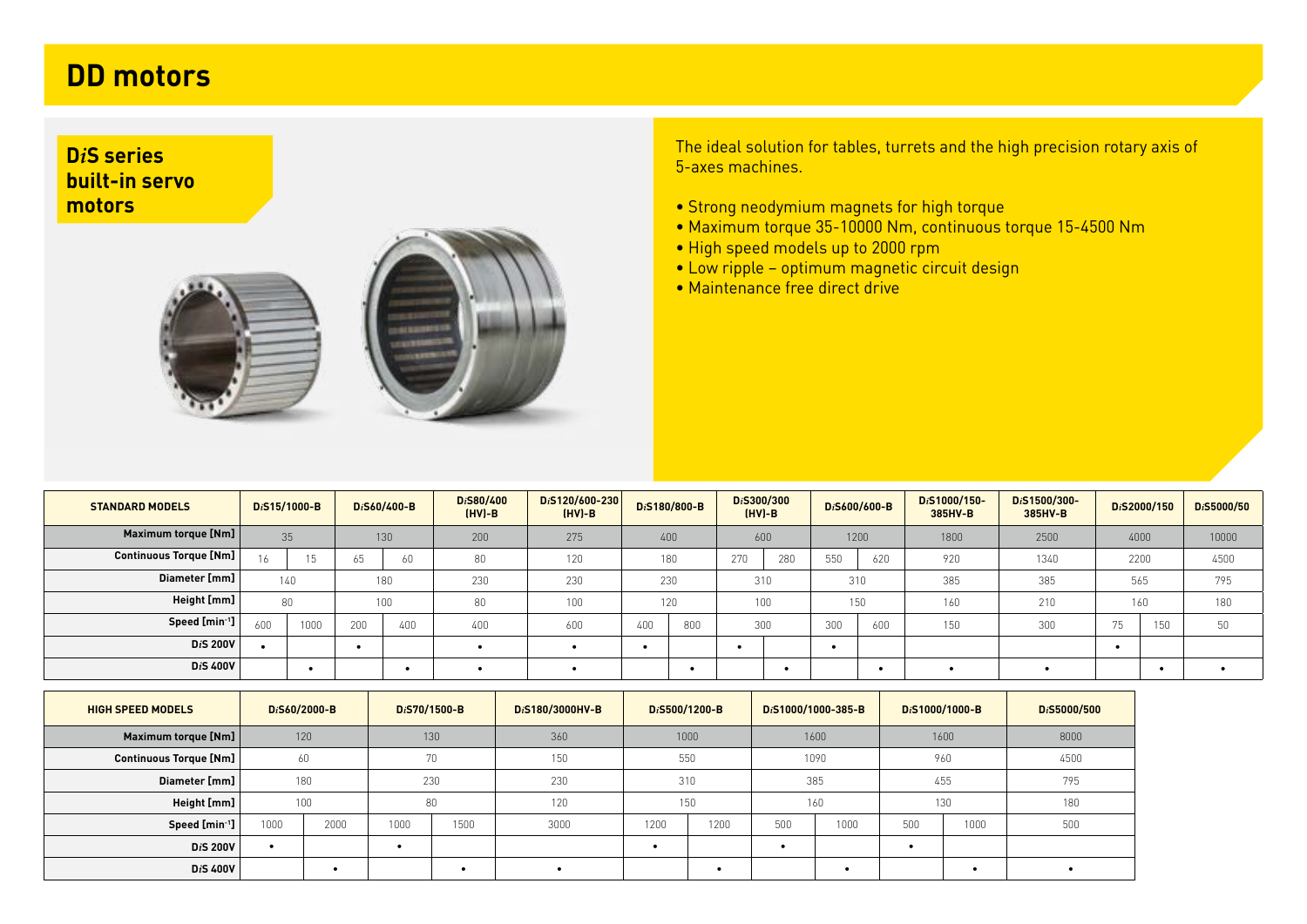#### **Spindle motors**



Compact motors providing high power/torque and an excellent price/performance ratio. an excellent price/performance ratio.

- High efficiency and low heat generation
- Output power  $3.7$ -15 Kw  $\overline{\phantom{a}}$
- $\bullet$  Suitable for small and medium size machines such as compact lathes
- Protection class *i*p40, with oil seal *i*p54 **compact latin as compact latin as compact** later in • protection class IP40, with oil seal IP54



Powerful motors for high acceleration with high mechanical precision and<br>' vibration (V3) – suited for spindles on high performance and large size low

vibration (V3) – suited to spindles of high performance and large size  $\,$ machines.

- $\bullet$  Wide range of constant power up to high speed by winding switching  $\hspace{0.1mm}$
- power range 0.55-150 kW Power range 0.55-150 Kw
- large torque at low speed available Large torque at low speed available
- Special versions with hollow shaft for centre-through-coolant or liquid cooled motors available Cooled motors available
- Protection class *i*p40, with oil seal *i*p54, ip65 as option for some models

| 3.7       | 5.5  | 7.5                 | 9              | 11    | 15             |
|-----------|------|---------------------|----------------|-------|----------------|
|           |      |                     |                |       |                |
|           |      |                     |                | 10000 | 8000           |
|           |      |                     |                |       |                |
|           |      |                     |                | 10000 | 8000           |
|           |      |                     |                |       |                |
|           | 6000 |                     |                |       | 80001<br>60002 |
| $\bullet$ |      |                     |                |       |                |
|           | 6000 |                     |                |       |                |
|           |      |                     |                |       |                |
|           |      |                     |                | 10000 | 8000           |
|           |      | $\beta$ il-B series | 12000<br>12000 |       | 8000           |

|                                          |                |           |                |                      |                                                       |           | $\alpha i$ l-B series  |      |           |               |           |               |       |           |              |           |           |           |           |           |
|------------------------------------------|----------------|-----------|----------------|----------------------|-------------------------------------------------------|-----------|------------------------|------|-----------|---------------|-----------|---------------|-------|-----------|--------------|-----------|-----------|-----------|-----------|-----------|
| Power [kW]                               | 0.55           | 1.1       | 1.5            | 2.2                  | 3.7                                                   | 5.5       | 7.5                    |      |           | 15            | 18.5      | 22            | 26    | 30        | 37           | 45        | 60        | 75        | 100       | 150       |
| $\alpha i$ l-B (200V) Standard induction |                | $\bullet$ | $\bullet$      | $\bullet$            | $\bullet$                                             | $\bullet$ | $\bullet$              |      | $\bullet$ | $\bullet$     | $\bullet$ | $\bullet$     |       | $\bullet$ |              |           |           |           |           |           |
| Maximum speed [rpm]                      | 10000<br>15000 | 10000     | 10000<br>20000 | 10000                | 10000<br>20000   12000   12000  <br>24000 20000 15000 | 10000     | 8000<br>10000<br>12000 |      |           | 8000<br>12000 |           |               |       |           | 6000<br>7000 | 5000      |           |           |           |           |
| $\alpha i$ l-B (400V) Standard induction |                | ٠         | $\bullet$      | $\bullet$            | $\bullet$                                             |           | $\bullet$              |      | $\bullet$ | $\bullet$     |           | $\bullet$     |       | $\bullet$ |              | $\bullet$ | $\bullet$ | $\bullet$ | $\bullet$ | $\bullet$ |
| Maximum speed [rpm]                      |                | 1000      |                | 10000<br>20000       | 10000                                                 |           | 8000<br>12000          |      | 8000      | 8000<br>10000 |           | 8000<br>10000 |       |           | 6000<br>7000 |           |           | 5000      |           |           |
| ailP-B (200V) Wide constant power range  |                |           |                |                      |                                                       | $\bullet$ |                        |      | $\bullet$ | $\bullet$     | $\bullet$ | $\bullet$     |       |           |              |           |           |           |           |           |
| Maximum speed [rpm]                      |                |           |                |                      |                                                       |           |                        | 8000 |           | 6000          |           | 5000<br>6000  |       |           |              |           |           |           |           |           |
| ailP-B (400V) Wide constant power range  |                |           |                |                      |                                                       |           | $\bullet$              |      | $\bullet$ |               | $\bullet$ | $\bullet$     |       |           |              |           |           |           |           |           |
| Maximum speed [rpm]                      |                |           |                |                      |                                                       |           | 8000                   |      | 8000      |               | 6000      | 5000<br>6000  |       |           |              |           |           |           |           |           |
| $\alpha i$ IT-B (200V) Coolant through   |                |           | $\bullet$      |                      | $\bullet$                                             |           | $\bullet$              |      | ٠         | $\bullet$     |           | $\bullet$     |       |           |              |           |           |           |           |           |
| Maximum speed [rpm]                      |                |           | 20000          | 20000<br>24000 20000 | 12000                                                 |           | 12000<br>15000         |      |           | 12000 15000   |           | 10000         |       |           |              |           |           |           |           |           |
| $\alpha i$ IT-B (400V) Coolant through   |                |           | $\bullet$      | ٠                    | $\bullet$                                             |           | $\bullet$              |      |           | $\bullet$     |           | $\bullet$     |       |           |              |           |           |           |           |           |
| Maximum speed [rpm]                      |                |           | 20000          |                      |                                                       | 12000     |                        |      |           | 15000         |           | 10000         |       |           |              |           |           |           |           |           |
| $\alpha i$ IL-B (200V) Liquid cooled     |                |           |                |                      |                                                       |           |                        |      |           | $\bullet$     | $\bullet$ |               | ٠     |           |              |           |           |           |           |           |
| Maximum speed [rpm]                      |                |           |                |                      |                                                       |           |                        |      |           | 20000         | 15000     |               | 15000 |           |              |           |           |           |           |           |
| $\alpha i$ IL-B (400V) Liquid cooled     |                |           |                |                      |                                                       |           |                        |      |           | $\bullet$     | $\bullet$ |               |       |           |              |           |           |           |           |           |
| Maximum speed [rpm]                      |                |           |                |                      |                                                       |           |                        |      |           | 20000 15000   |           |               | 15000 |           |              |           |           |           |           |           |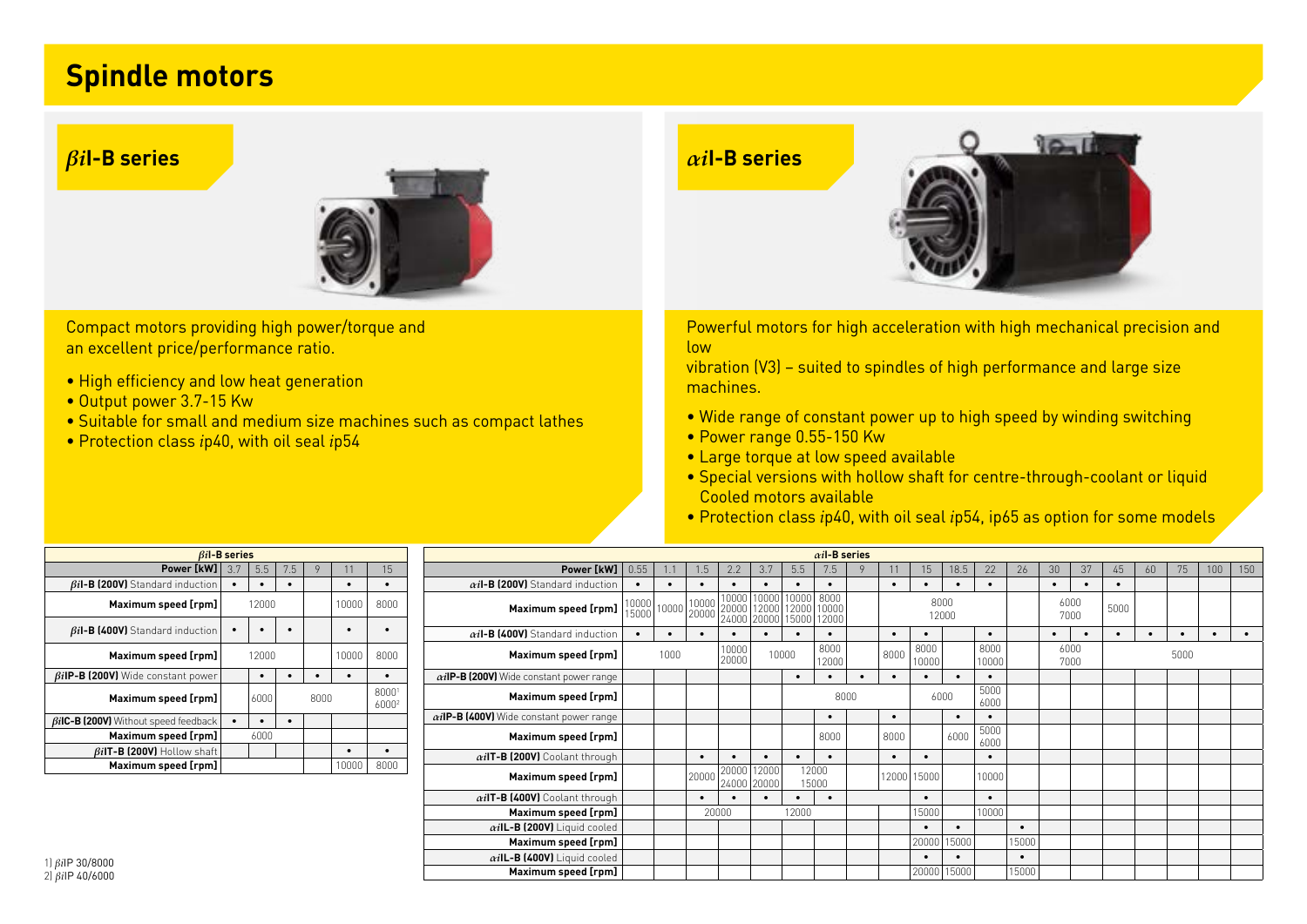### **Asynchronous built-in spindle motors**



461

**Length [mm] Speed [min-1]**

13000

Compact built-in motors for compact, high speed, and high performance machines.

- Large torque at low speed high power at high speed
- Power range 0.75-50kW
- Larger torque and higher power achieved by efficient heat radiation of stator resin mold (option) or copper-bar rotor (some models)
- Maximum speed up to 70000 rpm

| <b>Standard 200V</b>       | Bil50S/30000 Bil50M/25000 Bil50L/25000 |       |       |       | Bil50L/30000 Bil80S/20000 Bil80S/20000 |     | Bi1805/30000 Bi180M/15000 Bi180M/15000 Bi100SS/12000 Bi180M/30000 Bi180L/8000                                                                     |     |       |       |       |      |       |     |      |       |     | Bil100S/12500   Bil112S/15000   Bil112M/15000   Bil112L/15000   Bil112LL/15000   Bil132L/14000 | Bil160M/13000 Bil160L/13000 |       |
|----------------------------|----------------------------------------|-------|-------|-------|----------------------------------------|-----|---------------------------------------------------------------------------------------------------------------------------------------------------|-----|-------|-------|-------|------|-------|-----|------|-------|-----|------------------------------------------------------------------------------------------------|-----------------------------|-------|
| Stator outer Diameter [mm] |                                        |       | 88    |       |                                        |     | 120                                                                                                                                               |     |       | 156   |       | 120  | 156   |     | 180  |       |     | 210                                                                                            | 240                         |       |
| Rotor inner Diameter [mm]  |                                        | 34.8  |       |       |                                        |     | 41                                                                                                                                                |     |       | 58    | 41    |      | 58    |     | 74   |       |     | 84                                                                                             | 101                         |       |
| Continuous power [kW]      | 0.75                                   |       | 1.5   | 5.5   | 1.5                                    | 2.2 | 7.5                                                                                                                                               | 1.5 | 2.2   | 3.7   | 11    | 1.1  | 2.2   | 15  | 18.5 | 18.5  | 22  | 22                                                                                             | 22                          | 26    |
| Length [mm]                | 71                                     | 100   |       | 154   |                                        | 135 |                                                                                                                                                   |     | 195   | 152   | 205   | 245  | 202   | 219 | 272  | 330   | 394 | 360                                                                                            | 321                         | 406   |
| Speed [min <sup>-1</sup> ] | 25000                                  | 20000 | 25000 | 30000 | 20000                                  |     | 30000                                                                                                                                             |     | 15000 | 12000 | 30000 | 8000 | 12500 |     |      | 15000 |     | 14000                                                                                          |                             | 13000 |
| <b>Standard 200V</b>       |                                        |       |       |       |                                        |     | Bi116LL/13000 Bi1170S/6000 Bi170M/6000 Bi1180M/10000 Bi1180L/10000 Bi180LL/10000 Bi1200S/6000 Bi1200M/6000 Bi1200L/6000 Bi1250S/6000 Bi1250M/3000 |     |       |       |       |      |       |     |      |       |     |                                                                                                |                             |       |
| Stator outer Diameter [mm] |                                        | 240   |       |       | 292                                    |     |                                                                                                                                                   | 300 |       | 370   |       |      |       |     |      |       |     |                                                                                                |                             |       |
| Rotor inner Diameter [mm]  | 101                                    |       | 110   |       | 124                                    |     |                                                                                                                                                   | 146 |       | 168   |       |      |       |     |      |       |     |                                                                                                |                             |       |
| Continuous power [kW]      | 26                                     |       | 22    | 26    | 30                                     | 37  | 15                                                                                                                                                | 15  | 15    | 22    | 37    |      |       |     |      |       |     |                                                                                                |                             |       |

| High speed 200V            | Bil40S/70000 | <b>Bil60SS/50000</b> | Bil60S/50000 | Bil100S/20000 | Bil100S/30000    | Bil112SS/20000 | Bil112S/20000 | Bil112S/20000 | Bil112M/20000 | Bil112L/20000 | Bil160M/20000 | Bil160L/20000 | Bil160LL/20000 |
|----------------------------|--------------|----------------------|--------------|---------------|------------------|----------------|---------------|---------------|---------------|---------------|---------------|---------------|----------------|
| Stator outer Diameter [mm] | 88           |                      | 110          |               | 156              |                | 159           |               | 180           |               |               | 240           |                |
| Rotor inner Diameter [mm]  | 28           |                      | 37           |               | 70               |                | 74            |               | 74            |               |               | 101.4         |                |
| Continuous power [kW]      | 0.55         | 3.7                  | 5.5          |               | $\sim$ $-$<br>15 | 2.2            |               | 15            | 18.5          | 18.5          | 18.5          | 25            | 30             |
| Length $\textsf{[mm]}$     | 71           | 106                  | 145          |               | 202              | 155            | 200           | 219           | 272           | 330           | 321           | 406           | 461            |
| Speed [min-1]              | 70000        |                      | 50000        | 20000         | 30000            |                |               |               |               | 20000         |               |               |                |

1 | 265 | 335 | 363 | 455 | 515 | 302 | 322 | 394 | 395 | 522

0 | 6000 | 10000 | 5000 | 6000 | 4000 | 3000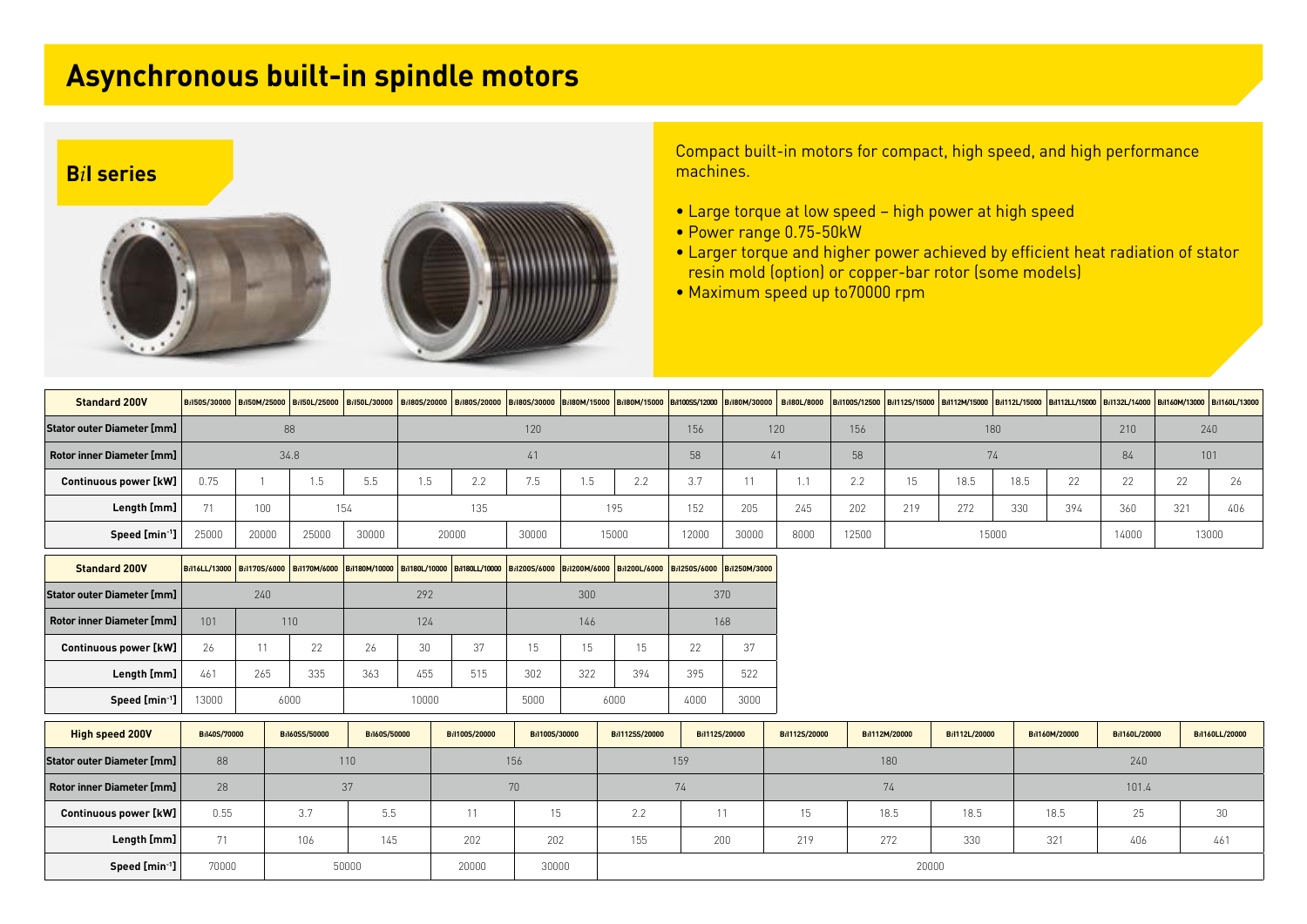| <b>Standard molded</b><br><b>(TYPE M) 200V</b> | <b>TYPE M</b> | <b>TYPE M</b>            | Bil50S/30000 Bil50M/25000 Bil50L/30000 Bil80M/15000<br><b>TYPE M</b> | <b>TYPE M</b> | Bil80M/30000<br><b>TYPE M</b> | <b>TYPEM</b> | <b>TYPEM</b> | Bil100SS/12000 Bil100S/12500 Bil112S/15000<br><b>TYPEM</b> | <b>TYPEM</b> | Bi112M/15000 Bi1112L/15000 Bi112LL/15000 Bi1160M/13000 Bi1160L/13000 Bi1160LL/13000 Bi1170S/8000 Bi1170M/8000 Bi1180M/10000<br><b>TYPEM</b> | <b>TYPEM</b> | <b>TYPEM</b> | <b>TYPEM</b> | <b>TYPEM</b> | <b>TYPE M</b> | <b>TYPE M</b> | <b>TYPEM</b> | Bil180L/10000<br><b>TYPEM</b> | <b>B</b> <sub>1180LL/10000</sub><br><b>TYPEM</b> | <b>B</b> <sub>1</sub> 2005/6000<br><b>TYPE M</b> | Bil200M/6000 Bil200L/6000<br><b>TYPE M</b> | TYPE M |
|------------------------------------------------|---------------|--------------------------|----------------------------------------------------------------------|---------------|-------------------------------|--------------|--------------|------------------------------------------------------------|--------------|---------------------------------------------------------------------------------------------------------------------------------------------|--------------|--------------|--------------|--------------|---------------|---------------|--------------|-------------------------------|--------------------------------------------------|--------------------------------------------------|--------------------------------------------|--------|
| Stator outer Diameter<br>[mm]                  |               | 107                      |                                                                      |               | 138                           | 167          | 180          |                                                            | 200          |                                                                                                                                             |              |              |              | 267          |               |               |              | 332                           |                                                  |                                                  | 340                                        |        |
| <b>Rotor inner Diameter</b><br>[mm]            |               | 34.8                     |                                                                      | 52            | 41                            | 70           | 58           |                                                            |              | 74                                                                                                                                          |              |              | 101          |              |               | 110           |              | 124                           |                                                  |                                                  | 146                                        |        |
| <b>Continuous power</b><br>[kW]                |               | $\overline{\phantom{a}}$ |                                                                      | $\cap$<br>L.L | 15.                           | U.U          | 3.7          |                                                            | 18.5         | 18.5                                                                                                                                        | 22           | 26           | 30           | 30           | 22            | 22            | 26           | 30                            | 37                                               | つつ                                               | 22                                         |        |
| Length [mm]                                    |               | 113                      | 165                                                                  | 210           | 210                           | 159          | 227          | 237                                                        | 299          | 350                                                                                                                                         | 414          | 342          | 421          | 494          | 288           | 358           | 385          | 475                           | 535                                              | 317                                              | 337                                        |        |
| Speed [min-1]                                  | 30000         | 20000                    | 30000                                                                | 15000         | 30000                         | 12000        | 12500        | 15000                                                      |              |                                                                                                                                             |              |              | 13000        |              | 8000          | 6000          |              | 10000                         |                                                  |                                                  | 6000                                       |        |

| High speed molded (TYPE M) 200V  | <b>Bil60S/50000 TYPE M</b> | <b>Bil100S/30000 TYPE M</b> | <b>Bil112SS/20000 TYPE M</b> | <b>Bil112S/20000 TYPE M</b> | <b>Bil112M/20000 TYPE M</b> | <b>Bil112L/20000 TYPE M</b> |
|----------------------------------|----------------------------|-----------------------------|------------------------------|-----------------------------|-----------------------------|-----------------------------|
| Stator outer Diameter [mm]       | 129                        |                             | 180                          |                             |                             | 200                         |
| <b>Rotor inner Diameter [mm]</b> | 37                         | 70                          |                              | 74                          |                             | 74                          |
| Continuous power [kW]            | 7.5                        | 18.5                        | 3.7                          |                             |                             | 18.5                        |
| Length $\text{[mm]}$             | 158                        | 227                         | 170                          | 215                         | 299                         | 350                         |
| Speed [min-1]                    | 50000                      | 30000                       |                              |                             | 20000                       |                             |

| <b>Standard 400V</b>                   |       |       |     |     |       |     |     |       |     |     |     |      |     |     |      | Bil80S/20000 Bil100S/12500 Bil112S/15000 Bil112M/15000 Bil112L/15000 Bil112L/15000 Bil12LL/15000 Bil100M/13000 Bil160L/13000 Bil160LL/13000 Bil170M/8000 Bil170M/8000 Bil200M/6000 Bil200L/6000 Bil200L/6000 Bil250M/6000 Bil2 |
|----------------------------------------|-------|-------|-----|-----|-------|-----|-----|-------|-----|-----|-----|------|-----|-----|------|--------------------------------------------------------------------------------------------------------------------------------------------------------------------------------------------------------------------------------|
| <b>Stator outer Diameter  </b><br>[mm] | 120   | 156   |     |     | 180   |     |     |       | 240 |     |     |      | 300 |     |      | 370                                                                                                                                                                                                                            |
| <b>Rotor inner Diameter</b><br>[mm]    | 41    | 58    |     |     | 74    |     |     | 101   |     |     | 110 |      | 146 |     |      | 168                                                                                                                                                                                                                            |
| <b>Continuous power</b><br>[kW]        | 2.2   | 3.7   | 15  | 15  | 18.5  | 25  | 25  | 25    | 25. | 15  | 26  | 22   | 25  | 15  | 22   | 37                                                                                                                                                                                                                             |
| Length [mm]                            | 135   | 202   | 219 | 272 | 330   | 394 | 321 | 406   | 461 | 265 | 335 | 302  | 322 | 394 | 395  | 522                                                                                                                                                                                                                            |
| Speed [min-1]                          | 20000 | 12500 |     |     | 15000 |     |     | 13000 |     |     |     | 6000 |     |     | 4000 | 6000                                                                                                                                                                                                                           |

| <b>High speed 400V</b>     | Bil100S/20000 | Bil112SS/20000<br>Bil112S/20000 |       | Bil112M/20000  | Bil112L/20000 | Bil112L/25000 | Bil160LL/20000 |
|----------------------------|---------------|---------------------------------|-------|----------------|---------------|---------------|----------------|
| Stator outer Diameter [mm] | 156           |                                 | 159   |                | 240           |               |                |
| Rotor inner Diameter [mm]  | 70            |                                 | 74    |                | 101.4         |               |                |
| Continuous power [kW]      | 11            | 7.5                             | 18.5  |                |               | 25            | 50             |
| Length [mm]                | 202           | 155                             | 200   | 272            | 330           | 330           | 461            |
| Speed $[min^{-1}]$         | 20000         |                                 | 20000 | 25000<br>20000 |               |               | 20000          |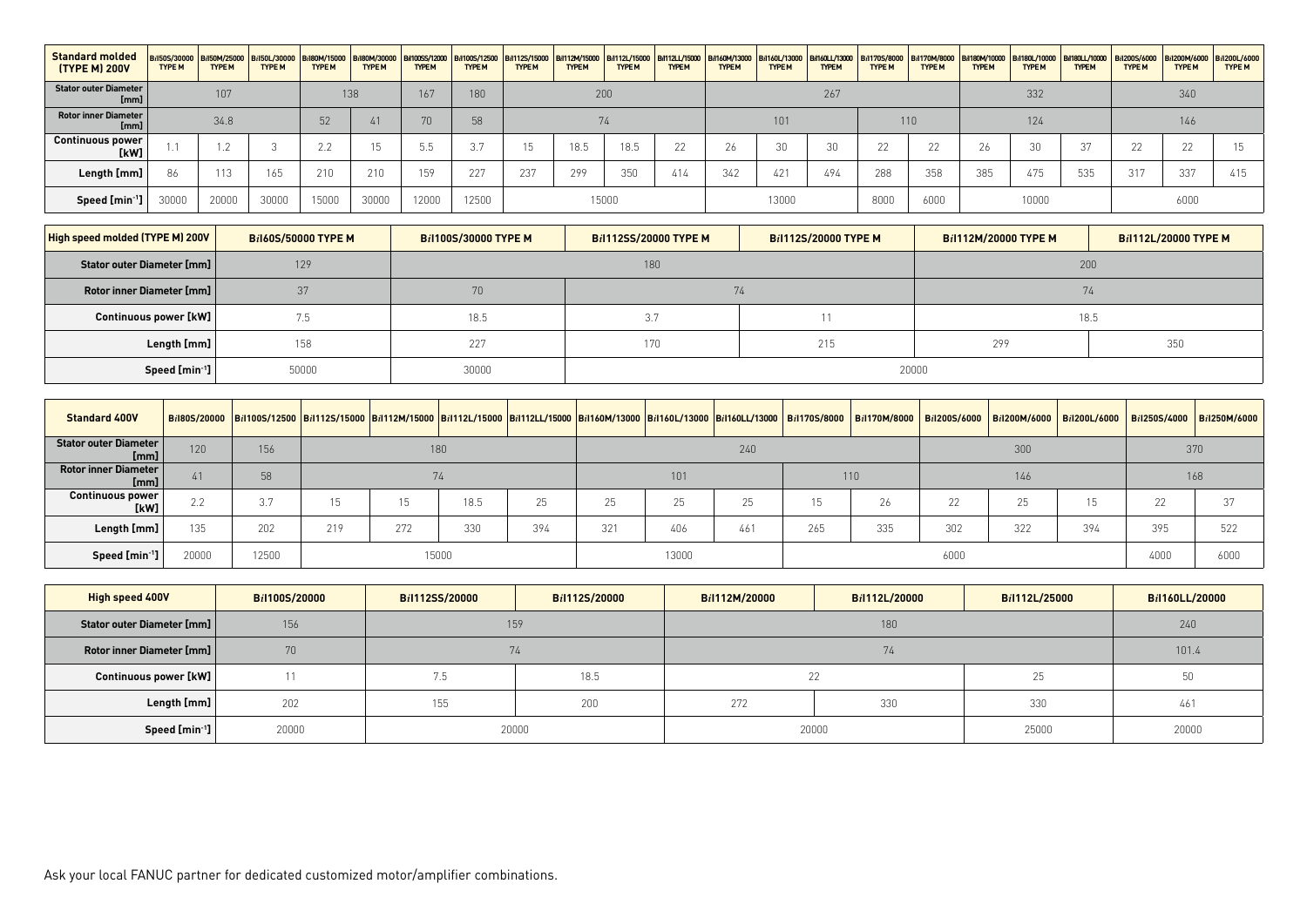### **Synchronous built-in spindle motors**



Compact built-in motors with high torque for tough material (e.g. Titanium) and heavy cutting processes.

- Large torque at low speed strong neodymium magnet rotor structure
- Power rating 11-80 kW
- Low ripple optimum magnetic circuit design
- Larger torque and high power achieved by efficient heat radiation of stator resin mold
- Suitable for lathe and gear cutting machines
- Maximum speed 33000 rpm

| <b>Standard 200V</b>             | BiS100L2/10000 | BiS132L2/3000 | BiS132L3/2500 | BiS160L4/1400 | <b>BiS200L4/750</b> |
|----------------------------------|----------------|---------------|---------------|---------------|---------------------|
| Frame [mm]                       | 100            |               | 132           | 160           | 200                 |
| Stator outer Diameter [mm]       | 160            |               | 205           | 250           | 350                 |
| <b>Rotor inner Diameter [mm]</b> | 60             |               | 92<br>120     |               | 170                 |
| <b>Continuous Power [kW]</b>     | 7.5            | 11            | 12            | 16            | 14                  |
| Stator length [mm]               | 170            | 200<br>250    |               | 310           | 324                 |
| Speed [min-1]                    | 6000<br>10000  | 3000          | 2500          | 1400          | 750                 |

| <b>Standard 400V</b>         | BiS90L3/33000 | BiS132L2/7000 | BiS132L3/7000 | BiS160L4/6000 | BiS160L6/4500 | BiS200L4/3000 | BiS200L6/3000 |  |
|------------------------------|---------------|---------------|---------------|---------------|---------------|---------------|---------------|--|
| Frame [mm]                   | 90            | 132           |               |               | 160           | 200           |               |  |
| Stator outer Diameter [mm]   | 135           |               | 205           |               | 250           | 350           |               |  |
| Rotor inner Diameter [mm]    | 70            | 92            |               |               | 120           | 170           |               |  |
| <b>Continuous Power [kW]</b> | 80            | 24            | 25            | 33            | 25            | 31            | 30            |  |
| Stator length [mm]           | 170           | 200           | 250           | 310           | 410           | 324           | 424           |  |
| Speed [min <sup>-1</sup> ]   | 33000         | 7000          |               | 6000<br>4500  |               | 3000          |               |  |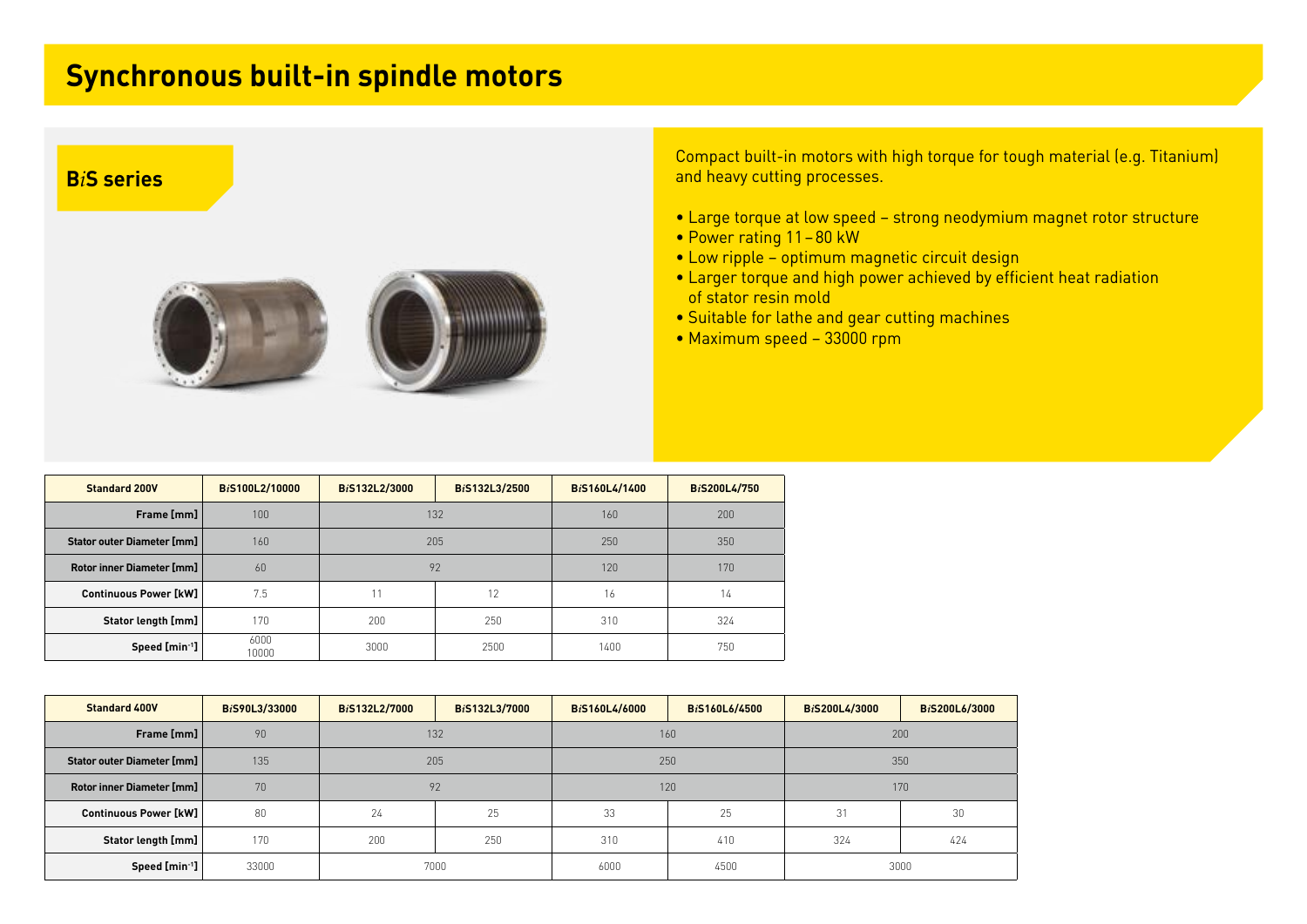### **Amplifiers and power supply modules**

*αi***-B series**



The energy efficient solution with power source regeneration and low loss power devices.

- Modular structure with *αi*PS-B (power supply), *αi*SP-B (spindle amplifier), and *αi*SV-B (servo amplifier)
- Compact amplifier unit for 1 spindle & 3 axes
- Built-in Leakage Detection function
- Safe Torque Off function in servo and spindle amplifier
- Quick maintenance by circuit board and fan replacement without disassembly
- 75/100kW spindle amplifier (400V) with high-efficiency SIC (silicon carbide) power circuit available
- Various power supply modules *αi*PSs-B with sinusoidal input stabilized DC link
- SSM modules for voltage protection of spindle and servo amplifier

|                  | $\alpha i$ -B amplifier (200V)       |                                             |                        |                                  |                                                  |                                      |                      | $\alpha i$ -B (HV) amplifier (400V) |                |                                                  |                      |                               |  |
|------------------|--------------------------------------|---------------------------------------------|------------------------|----------------------------------|--------------------------------------------------|--------------------------------------|----------------------|-------------------------------------|----------------|--------------------------------------------------|----------------------|-------------------------------|--|
| Width [mm]       | Power supply<br>$\alpha i$ PS-B [kW] | Spindle<br>amplifier<br>$\alpha i$ SP-B[kW] | Servo amplifier aiSV-B |                                  | Servo/Spindle<br>multi-axes<br>amplifier aiSVP-B | Power supply<br>$\alpha i$ PS-B [kW] | Spindle<br>amplifier | Servo amplifier aiSV-B              |                | Servo/Spindle<br>multi-axes<br>amplifier aiSVP-B |                      |                               |  |
|                  |                                      |                                             | 1 axis [A]             | 2 axes [A]                       | 3 axes [A]                                       | 3 axes [A] - 1 spindle [kW]          |                      | $\alpha i$ SP-B [kW]                | 1 axis [A]     | 2 axes [A]                                       | 3 axes [A]           | $3$ axes [A] – 1 spindle [kW] |  |
| 60 (without fin) | 3                                    |                                             | 4<br>20                | 4/4<br>4/20<br>20/20             | 4/4/4<br>20/20/20                                |                                      |                      |                                     | 10             | 10/10                                            | 10/10/10             |                               |  |
| 60 (with fin)    | 7.5                                  | 2.2<br>5.5                                  | 40<br>80<br>160        | 20/40<br>40/40<br>40/80<br>80/80 | 20/20/40<br>40/40/40                             | 20/20/20-2.2<br>40/40/40-2.2         |                      | 5.5                                 | 20<br>40<br>80 | 10/20<br>20/20<br>20/40<br>40/40                 | 10/10/20<br>20/20/20 |                               |  |
| 90 (with fin)    | 11<br>15                             | 11<br>15                                    | 360S                   | 80/160<br>160/160                | 80/80/80                                         | $20/20/20 - 5.5$                     | 11<br>18             | 11<br>15                            | 180S           | 40/80<br>80/80                                   | 40/40/40             | 10/10/10-5.5                  |  |
| 150 (with fin)   | 26<br>$30\,$<br>37                   | 22<br>26<br>$30\,$<br>37                    | 360                    |                                  |                                                  |                                      | 30<br>45<br>60       | $22\,$<br>30<br>45<br>60            | 180            |                                                  |                      |                               |  |
| 300 (with fin)   | 55                                   | 45<br>55                                    |                        |                                  |                                                  |                                      | 75<br>100<br>125     | 75<br>100                           | 360<br>540     |                                                  |                      |                               |  |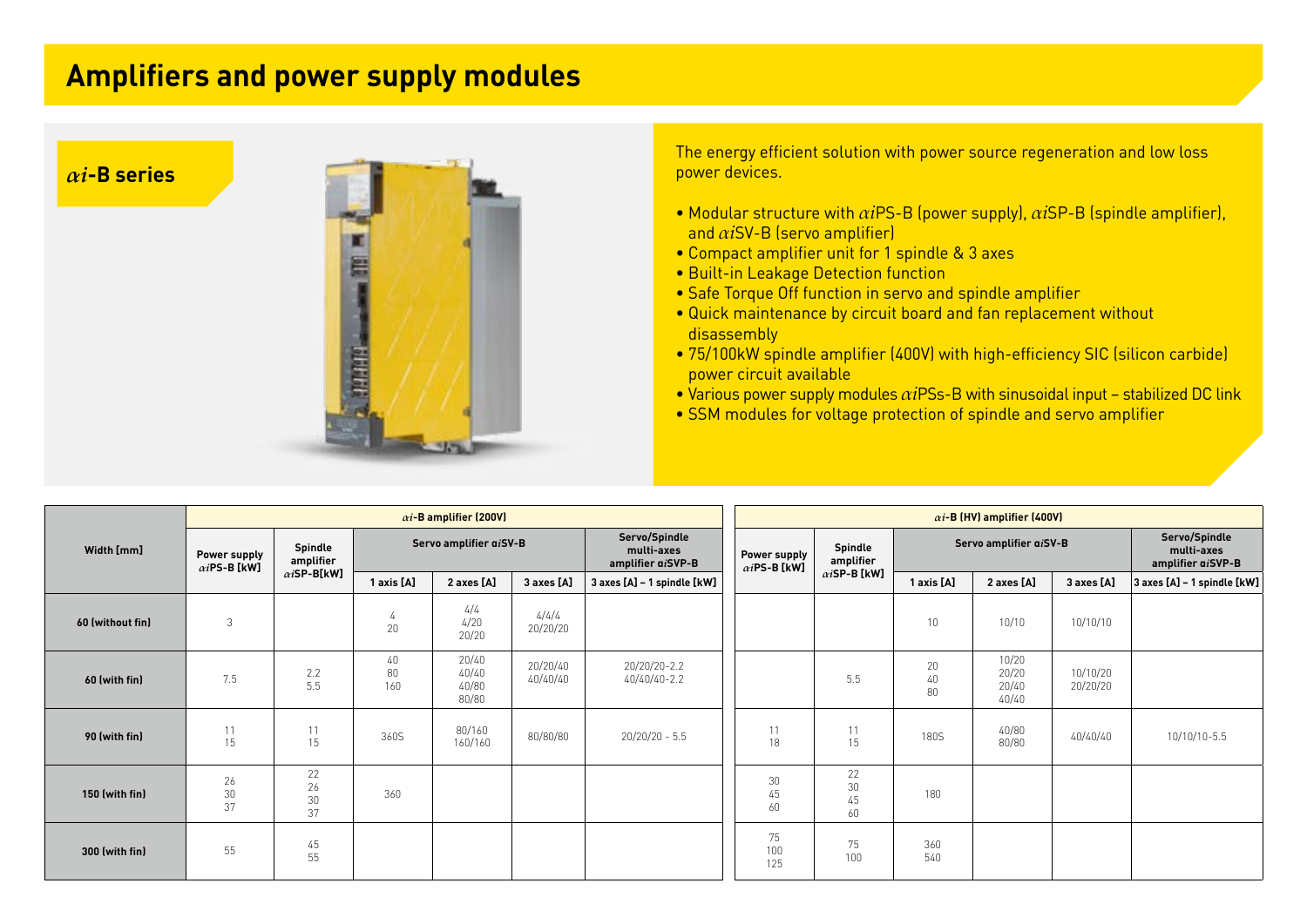### **Amplifiers and power supply modules**

#### *βi***-B series**



The cost efficient solution with integrated power supply.

- Servo amplifier for up to 2 axes
- Compact amplifier unit for 1 spindle & up to 3 axes
- Low loss power devices
- Safe torque off function
- Quick maintenance by circuit board and fan replacement without disassembly
- Servo amplifier suitable for auxiliary axes
- *βi*SVSP-B/*βi*SVSPc-B especially for economical small/medium size compact lathe or milling machines

|                      |                                |            | $\beta$ <i>i</i> -B amplifier (200V)                                | $\beta$ <i>i</i> -B amplifier (400V)                     |  |                                                   |                                                  |                                           |  |
|----------------------|--------------------------------|------------|---------------------------------------------------------------------|----------------------------------------------------------|--|---------------------------------------------------|--------------------------------------------------|-------------------------------------------|--|
| Width [mm]           | Servo amplifier $\beta i$ SV-B |            | Compact servo/spindle amplifier $\beta i$ SVSP-B/ $\beta i$ SVSPc-B |                                                          |  | Servo amplifier $\beta i$ SV-B                    | Compact Servo/Spindle amplifier $\beta i$ SVSP-B |                                           |  |
|                      | 1 axis [A]                     | 2 axes [A] | 2 axes [A] - 1 spindle [kW]                                         | 3 axes [A] - 1 spindle [kW]                              |  | 1 axes [A]                                        | 2 axes [A] - 1 spindle [kW]                      | 3 axes [A] - 1 spindle [kW]               |  |
| 75 (compact modules) | $\frac{4}{20}$                 |            |                                                                     |                                                          |  |                                                   |                                                  |                                           |  |
| 60 (with fin)        | $40\,$<br>80                   | 20/20      |                                                                     |                                                          |  | $\begin{array}{c} 10 \\ 20 \end{array}$<br>$40\,$ |                                                  |                                           |  |
| 90 (with fin)        |                                | 40/40      |                                                                     |                                                          |  |                                                   |                                                  |                                           |  |
| 180 (with fin)       |                                |            | 20/20-7.5<br>20/20-11                                               | 20/20/40-7.5<br>20/20/40-11<br>40/40/40-11               |  |                                                   | $10/10 - 11$<br>20/20/20-11                      |                                           |  |
| 160 (with fin)       |                                |            | $40/40 - 15$<br>40/40-18<br>80/80-18                                | 40/40/40-15<br>40/40/80-15<br>40/40/80-18<br>80/80/80-18 |  |                                                   | 40/40-18                                         | 20/20/40-15<br>40/40/40-18<br>40/40/80-15 |  |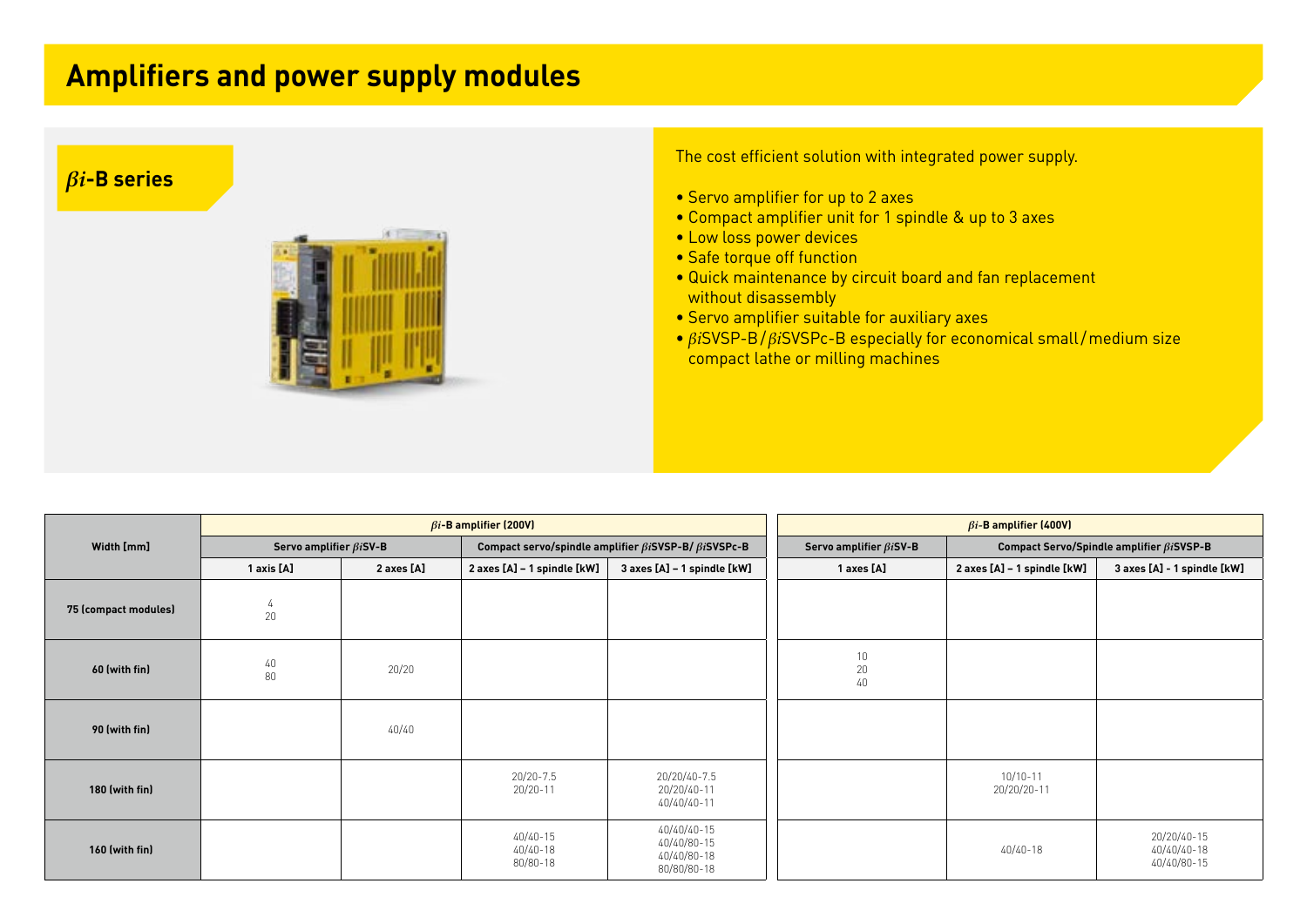#### **Extra equipment Accessories**



#### **Power Failure Backup Modules (PFBM)**

In case of main power shutdown:

- Power supply module quickly recognizes the power drop
- With PFB-24 module the CNC and drives can be supplied with 24Vdc control power from DC-link.
- Power Failure Backup Modules (PFB-C + capacitors) buffer energy to supply control power and to provide sufficient energy for a safe retraction of servo axes, preventing damage on tools and work piece.
- By using additional resistor modules (PFB-R) the servo and spindle motors can be stopped quickly, avoiding free-run.



#### **Energy Charge Module (ECM)**

Suitable for large machines equipped with large servomotors, e.g. press machines that generate power peaks during acceleration and deceleration. Energy Charge Module reduces this peak of electrical power consumption and minimizes the voltage fluctuation of electrical facilities. Energy released during deceleration can be stored in capacitor modules and used for acceleration. This ensures the electric power consumption can be balanced effectively.

#### **Separate Detector Unit (SDU)**

• To connect scales or rotary encoders with FANUC serial or analogue interface

#### **Position coders**

- *αi*BZ
- *αi*CZ
- *α* Position Coders

#### **High resolution interface circuits**

#### **Rechargeable battery unit**

• Buffering absolute axes position in Power OFF status and CNC data

#### **Filter modules necessary to meet EMC–requirements**

- AC line filters /AC reactors
- Noise filters

#### **Switching and protection devices to detect overcurrentand overvoltage**

- Magnetic contactors
- Circuit breakers
- Lightning surge absorbers

#### **Connection material**

- Customized cables power/feedback/device interlinks
- Connectors
- Short bars
- Transformers
- 24V power supplies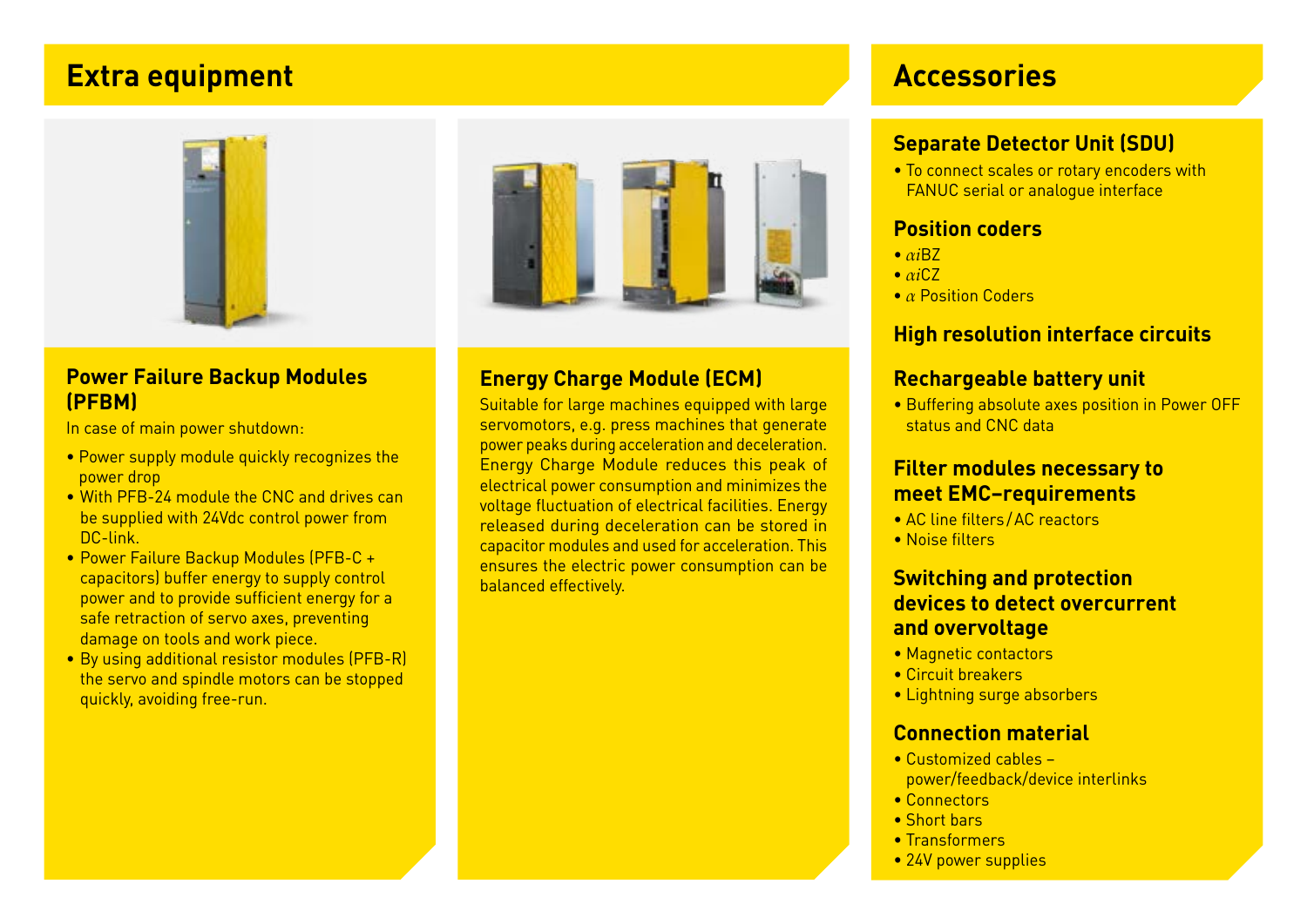

## **Our strength: Service and Support**

Intensive application support and personal customer service are at the heart of the FANUC ServiceFirst philosophy – from the first step to the last. A highly skilled and dedicated service team will help you to build and operate the most efficient machines. Always flexible, always fast, always near. With the FANUC commitment to lifetime support, you can have confidence that FANUC will be there for the life of your machine.



# **FANUC Repair Center**

Benefit from worry-free repair services by FANUC experts while you can concentrate on your business. We grant reliable repairs for amplifiers, motors, CNC, PCB and laser power supply.

**Extend the lifetime of your equipment.**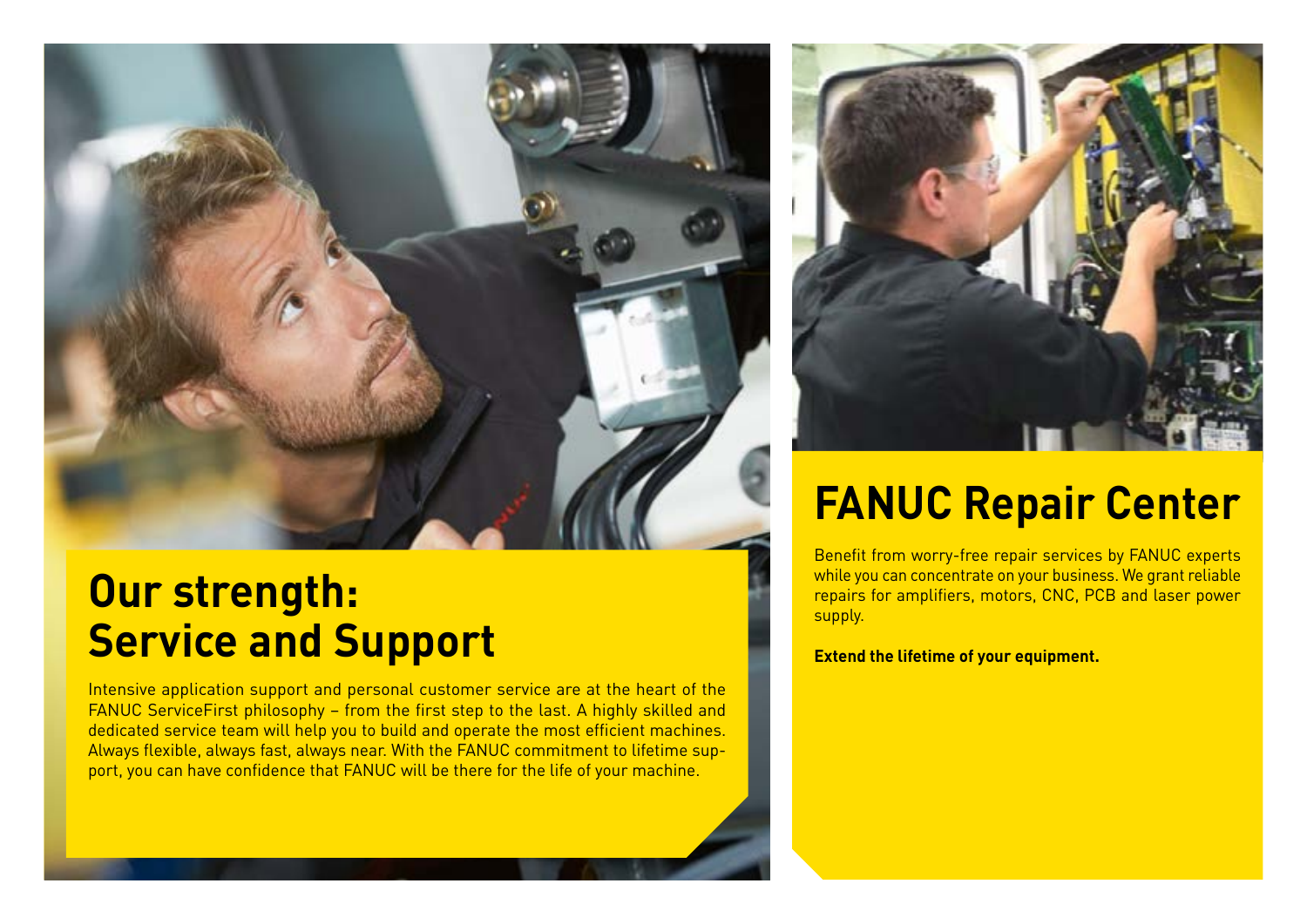## **Wherever you need us: we are there**

With the largest global network of local subsidiaries across all continents, we are always there to meet your needs when you need us. Fast and efficient – 24/7. You will always have a local contact that speaks your language.





# **FANUC Academy**

We help you get the most potential out of your automation by enhancing the skills of your employees. Certified FANUC instructors train them in our fully equipped professional training centers, or at your own premises, using standard training modules as well as customized training packages to meet your specific needs.

**Let's optimize your productivity.**



**Service First**